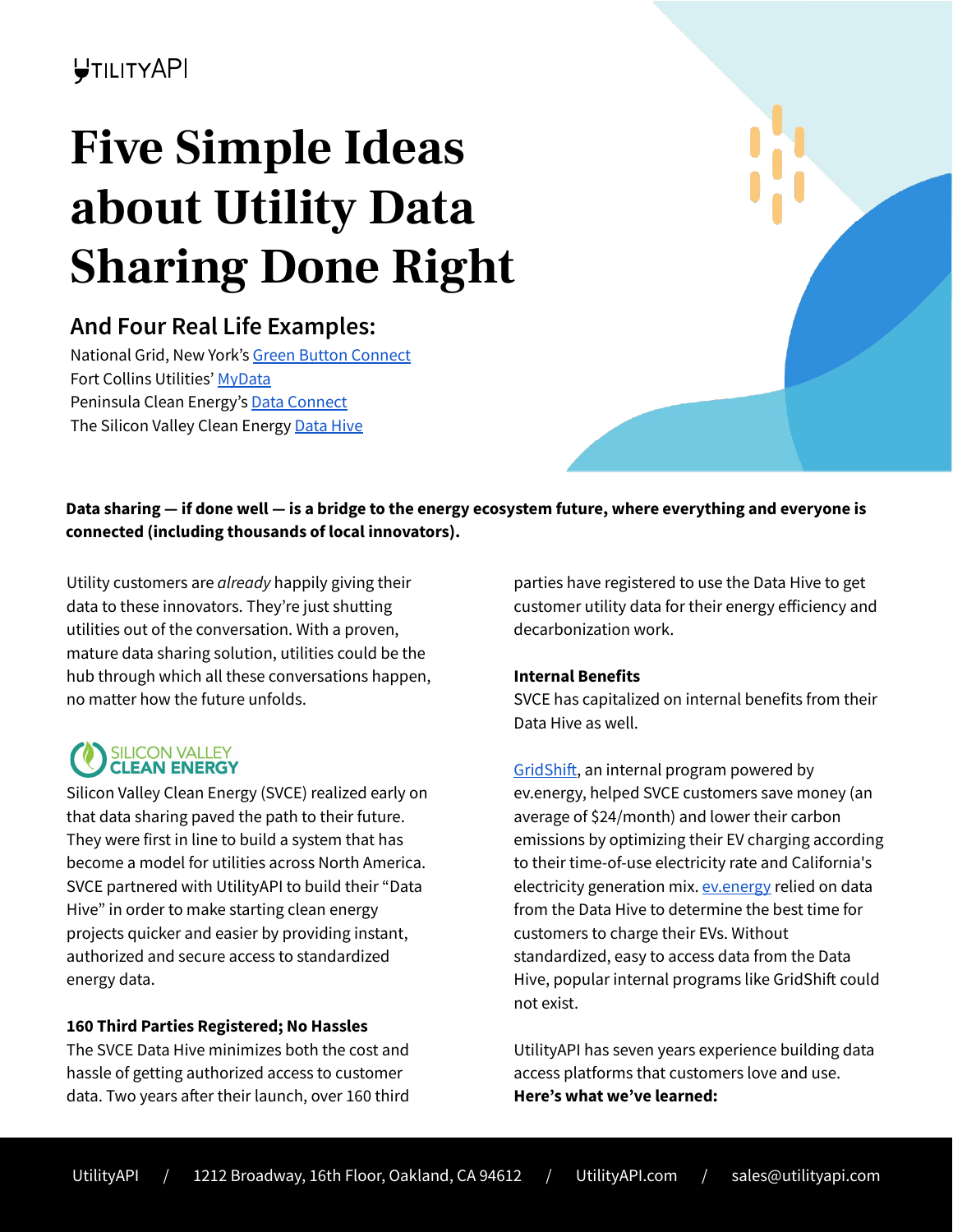## **1** | **Customer demand is skyrocketing**

Customers want to do their part to fight climate change (and to save money while doing it). Poor (or non-existent) customer data access can significantly repress demand. But the demand IS there. And it's growing. A great data sharing system will unleash it.

In California's experience, interest in utility data for demand response programs lagged at the start. Why? Poor user experience.

The data sharing platform was clunky and awkward. Customers and third parties will use non-standard alternative ways to get customer data when standard ways don't exist or are too hard to use.

In the beginning of 2018, UtilityAPI redesigned the data access platform. When the revised platform was released, demand shot up. Californians started using "click-through" extensively.

#### Number of Customers using GBC/Click-Through in California



When UtilityAPI builds it right, users will come — if you implement a high quality data sharing system from the start, you will encourage even greater customer usage. Without a well-designed, easy to use utility data sharing program, innovative demand response companies in California wouldn't be able to do what they do.

# **2** | **Safe, easy consent exists**

A safe, mature, standardized, user-friendly way to obtain customer consent online truly exists. It's called OAuth 2.0. Many industries already use it.

Good data exchange platforms also use OAuth 2.0 for their consent mechanisms at scale. It's both transparent and easy-to-use.



### **3** | **Secure data transfer, just like at your bank**

UtilityAPI's data sharing platforms use encrypted, authenticated connections for transferring data. This is the same level of security as your bank's website (HTTPS)

Third parties gain access by using secure, controlled, traceable API access tokens. If a customer revokes access to their data, the third party is instantly cut off.